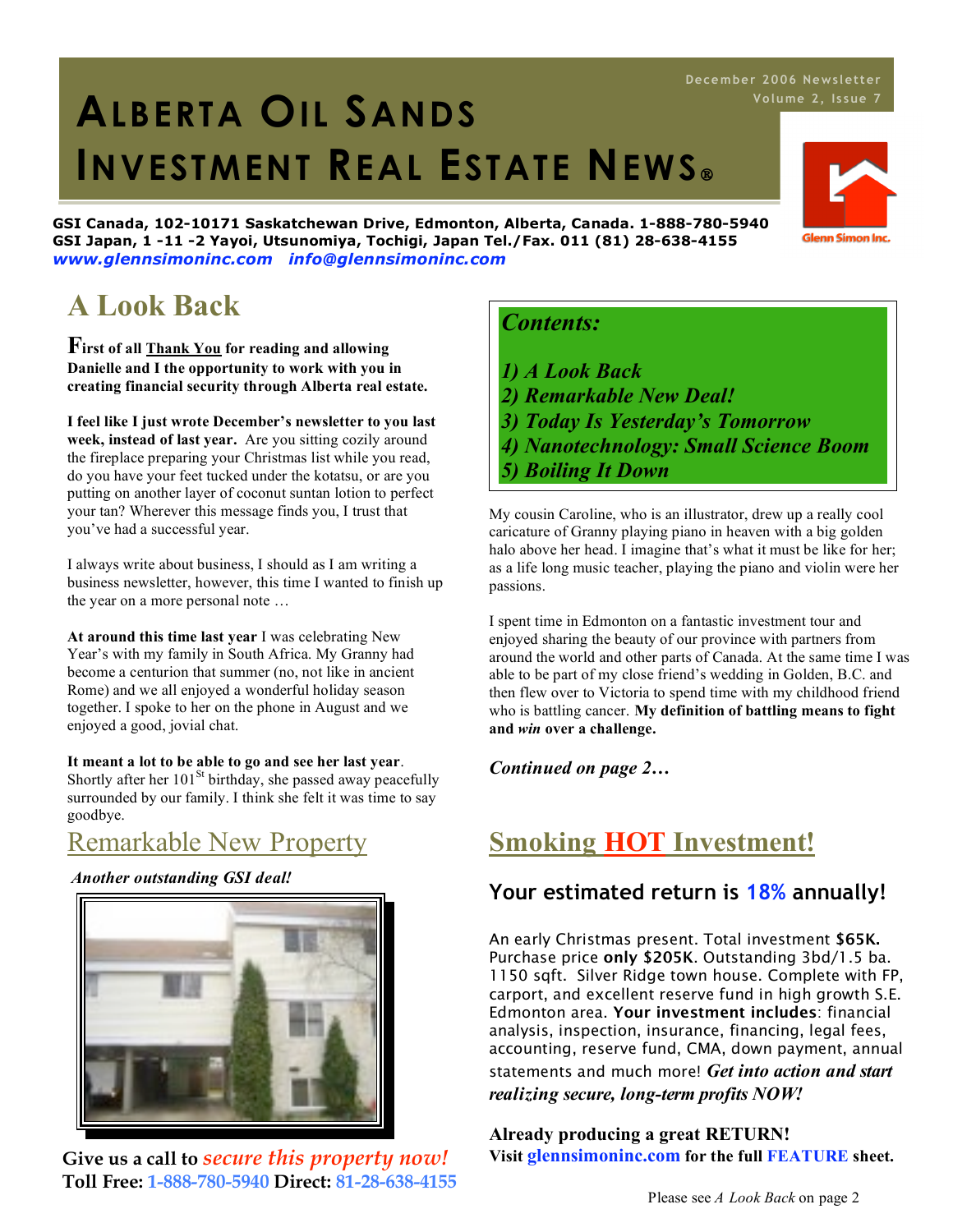### **A Look Back**

*Article by Glenn Simon Inc.*

**Sometimes there are things in life that take precedence and it's important to recognize what they are**. It's easy enough to get off track and lose focus, but that is where life's balance lies isn't it? That is the trick in finding life's equilibrium.

Yes, I could tell you how much real estate has helped me create the freedom to travel and spend time with those important in my life and that would be true. But, with all the joy, fun and security it creates, it still doesn't buy back life or cure cancer. Then again, maybe it does in some small way. The way that, like it or not, money gives you the freedom/ability to spend time with those that are dear to you.

*"Expect the best, plan for the worst and be pleased (and prepared for) the surprises along the way."*

**Are you wondering about the Real Estate results partners achieved over the last 12 months?** On the combined acquisitions from 1/06 to 12/06 our partners have grossed an **average profit of on their investments.**

**What does my crystal ball foretell for 2007?** Hopefully a slow down in the market! (Read last month's newsletter)

Next year will bring excellent opportunities to continue purchasing before the next big increase. Expect slow (for Alberta) and steady for the next while. Add to your portfolio now or you'll be sorry! ;)

Next year you will see our new blog, audio and launch of our new name as Alberta Oil Sands Real Estate Investments®



## Today is Yesterday's Tomorrow

#### *By Jim Rohn*

*Reproduced from Jim Rohn's Weekly E-zine. Copyright 2005 Jim Rohn*

**The problem with waiting until tomorrow is that when it finally arrives, it is called today. Today is yesterday's tomorrow. The question is what did we do with its opportunity?**

**All too often** we will waste tomorrow as we wasted yesterday, and as we are wasting today. All that could have been accomplished can easily elude us, despite our intentions, until we inevitably discover that the things that might have been have slipped from our embrace a single, unused day at a time.

**Each of us must pause** frequently to remind ourselves that the clock is ticking. The same clock that began to tick from the moment we drew our first breath will also someday cease.

**Time is the great equalizer of all mankind**. It has taken away the best and the worst of us without regard for either. Time offers opportunity but demands a sense of urgency.

**When the game of life is finally over,** there is no second chance to correct our errors. The clock that is ticking away the moments of our lives does not care about winners and losers. It does not care about who succeeds or who fails. It does not care about excuses, fairness or equality. The only essential issue is how we played the game.

**Regardless of a person's current age,** there is a sense of urgency that should drive them into action now - this very moment. We should be constantly aware of the value of each and every moment of our lives - moments that seem so insignificant that their loss often goes unnoticed.

**We still have all the time we need.** We still have lots of chances - lots of opportunities - lots of years to show what we can do. For most of us, there will be a tomorrow, a next week, a next month, and a next year. But unless we develop a sense of urgency, those brief windows of time will be sadly wasted, as were the weeks and months and years before them. There isn't an endless supply!

**So as you think of your dreams and goals of your future tomorrow, begin today to take those very important first steps to making them all come to life.**

To Your Success,

Jim Rohn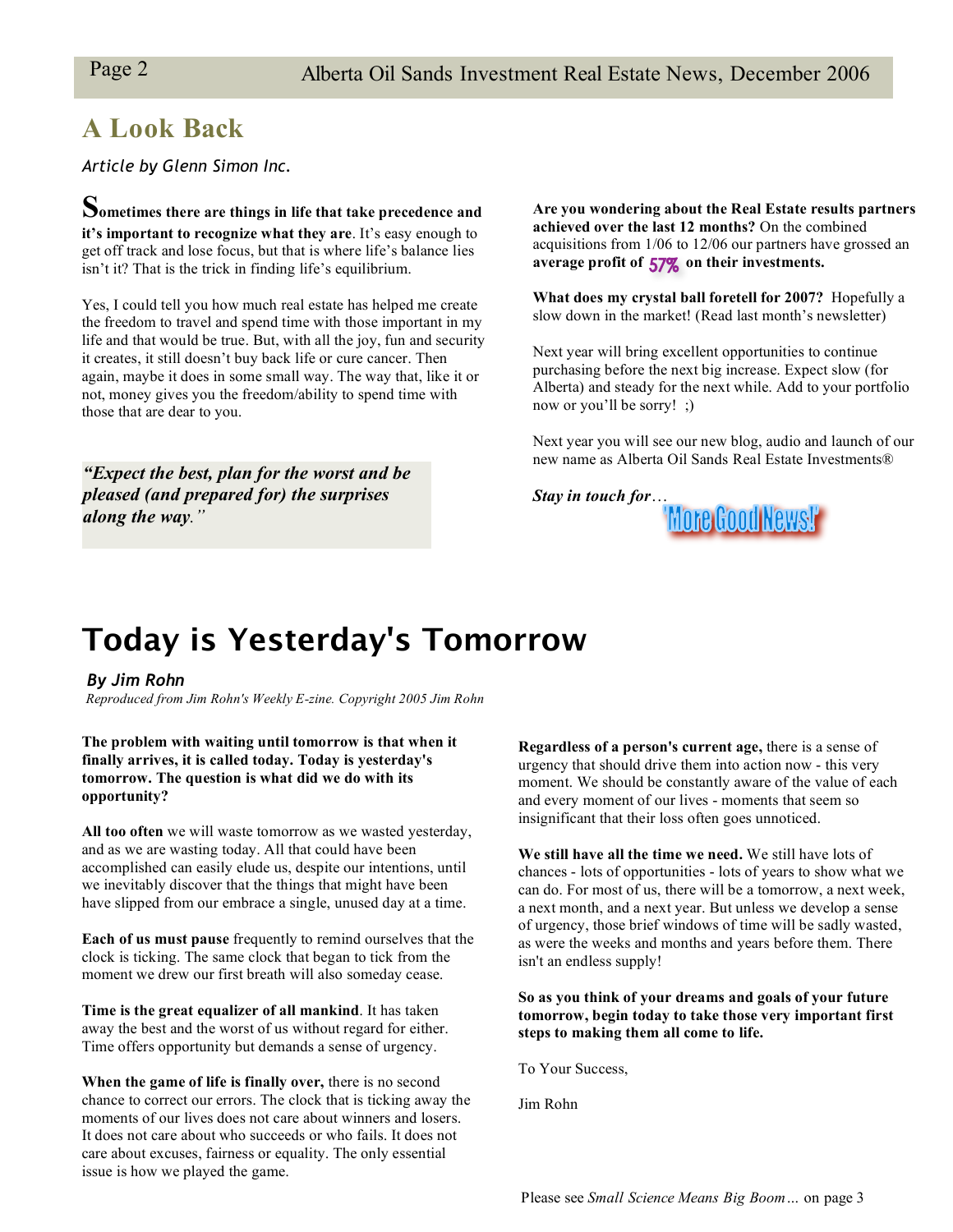## **Small Science May Mean Big Boom to City of Edmonton**

*By: Jennifer Huygen, The Gateway* Published: Tuesday, November 21st, 2006.

#### **Research into nanotechnology at the U of A is making the city one of the nation's foremost centres for the industry, and companies are taking notice**

Edmonton has recently staked its place as a focus of international attention in the growing field of nanotechnology, with the University of Alberta at the forefront since the new National Institute of Nanotechnology (NINT), a partnership between the National Research Council and the U of A, officially opened their new facility in June 2006.

"Canada has at least on a national level put its eggs into one basket, and that basket is here," remarked Dr Jillian Buriak, the Chair of Inorganic and Nanoscale Materials at NINT, who pointed to the increased investment in this type of research at the U of A.

Dr Hicham Fenniri, Group Leader for the Supramolecular Nanoscale Assembly Group at NINT echoed this sentiment. According to Fenniri, with high-tech sectors like biotechnology and genetic engineering already established in places like Silicon Valley, Massachusetts and Toronto, Edmonton is ready to be recognized for its contribution to nanotechnology.







*Take a walk down Nano Way; Diversity, cutting edge technology lead the way.*

*"Part of NINT's mandate is an economic one," explained Buriak, who said that many believe that "nano is the new oil."* 

"In terms of nanotechnology, it's still an open field," Fenniri said. "We'd like to have a piece of the pie in this particular area<sup>"</sup>

#### **Fenniri believes that nanotechnology can thrive in Alberta because of our province's wealth, energy resources and desire to diversify the economy**.

Construction of NINT, the new 15 000 square metre facility on the U of A campus, cost approximately \$40 million. The building can accommodate 120 staff and 45 guest workers from industries and universities. It also provides training opportunities for up to 275 graduate students and post-doctoral researchers.

"The challenge with doing research in this area is that in order to visualize, see and characterize really small things, you need a lot of instrumentation to do it and it tends to be very expensive. Its not the sort of thing one researcher can get with a couple of grants. It's very much a joint enterprise," Buriak said.